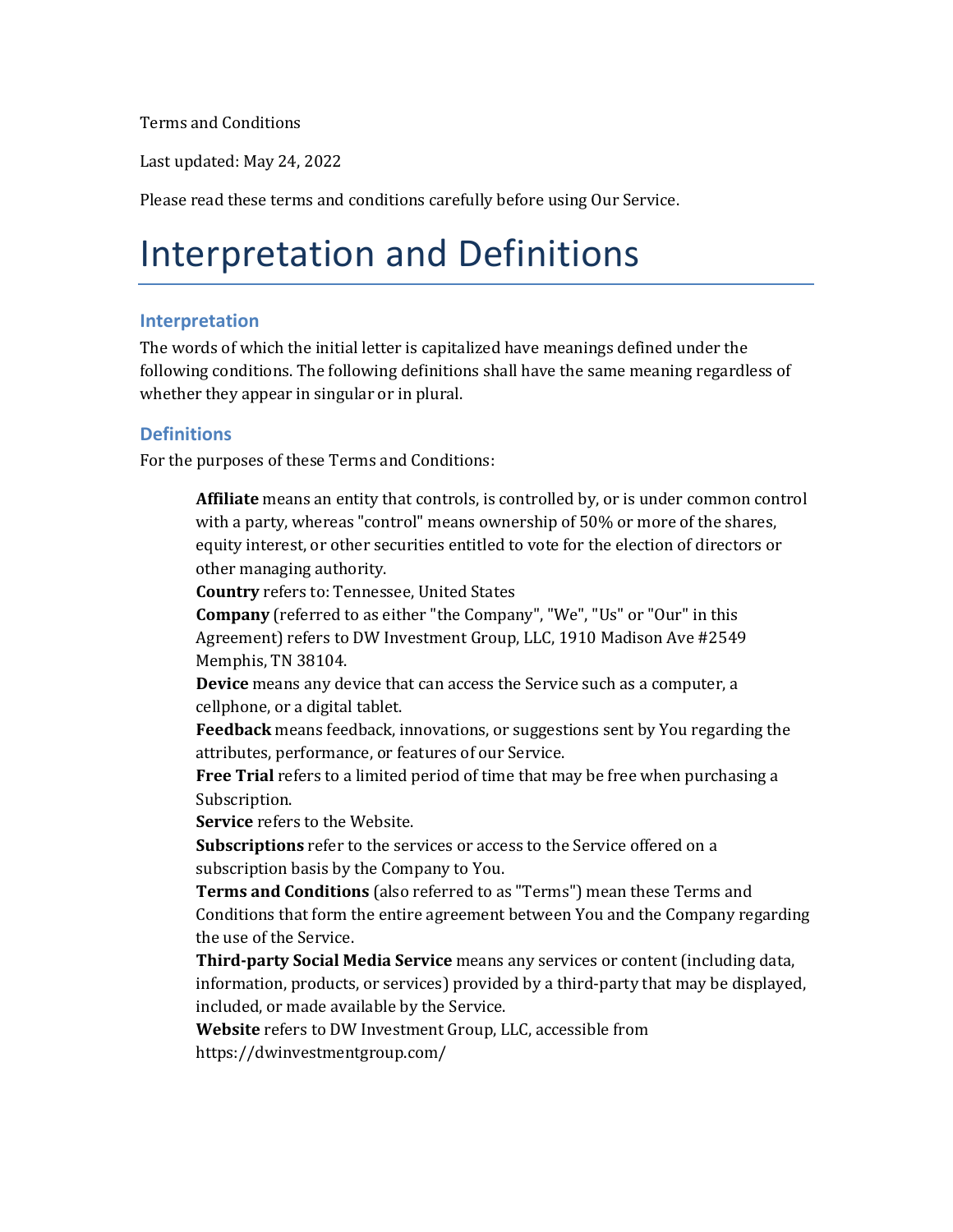**You** means the individual accessing or using the Service, or the company, or other legal entity on behalf of which such individual is accessing or using the Service, as applicable.

### Acknowledgment

These are the Terms and Conditions governing the use of this Service and the agreement that operates between You and the Company. These Terms and Conditions set out the rights and obligations of all users regarding the use of the Service.

Your access to and use of the Service is conditioned on Your acceptance of and compliance with these Terms and Conditions. These Terms and Conditions apply to all visitors, users, and others who access or use the Service.

By accessing or using the Service You agree to be bound by these Terms and Conditions. If You disagree with any part of these Terms and Conditions then You may not access the Service.

You represent that you are over the age of 18. The Company does not permit those under 18 to use the Service.

Your access to and use of the Service is also conditioned on Your acceptance of and compliance with the Privacy Policy of the Company. Our Privacy Policy describes Our policies and procedures on the collection, use, and disclosure of Your personal information when You use the Application or the Website and tells You about Your privacy rights and how the law protects You. Please read Our Privacy Policy carefully before using Our Service.

## Subscriptions

### **Subscription period**

The Service or some parts of the Service are available only with a paid Subscription. You will be billed in advance on a recurring and periodic basis (such as daily, weekly, monthly, or annually), depending on the type of Subscription plan you select when purchasing the Subscription.

At the end of each period, Your Subscription will automatically renew under the exact same conditions unless You cancel it or the Company cancels it.

#### **Subscription cancellations**

You may cancel Your Subscription renewal either through Your Account settings page or by contacting the Company. You will not receive a refund for the fees You already paid for Your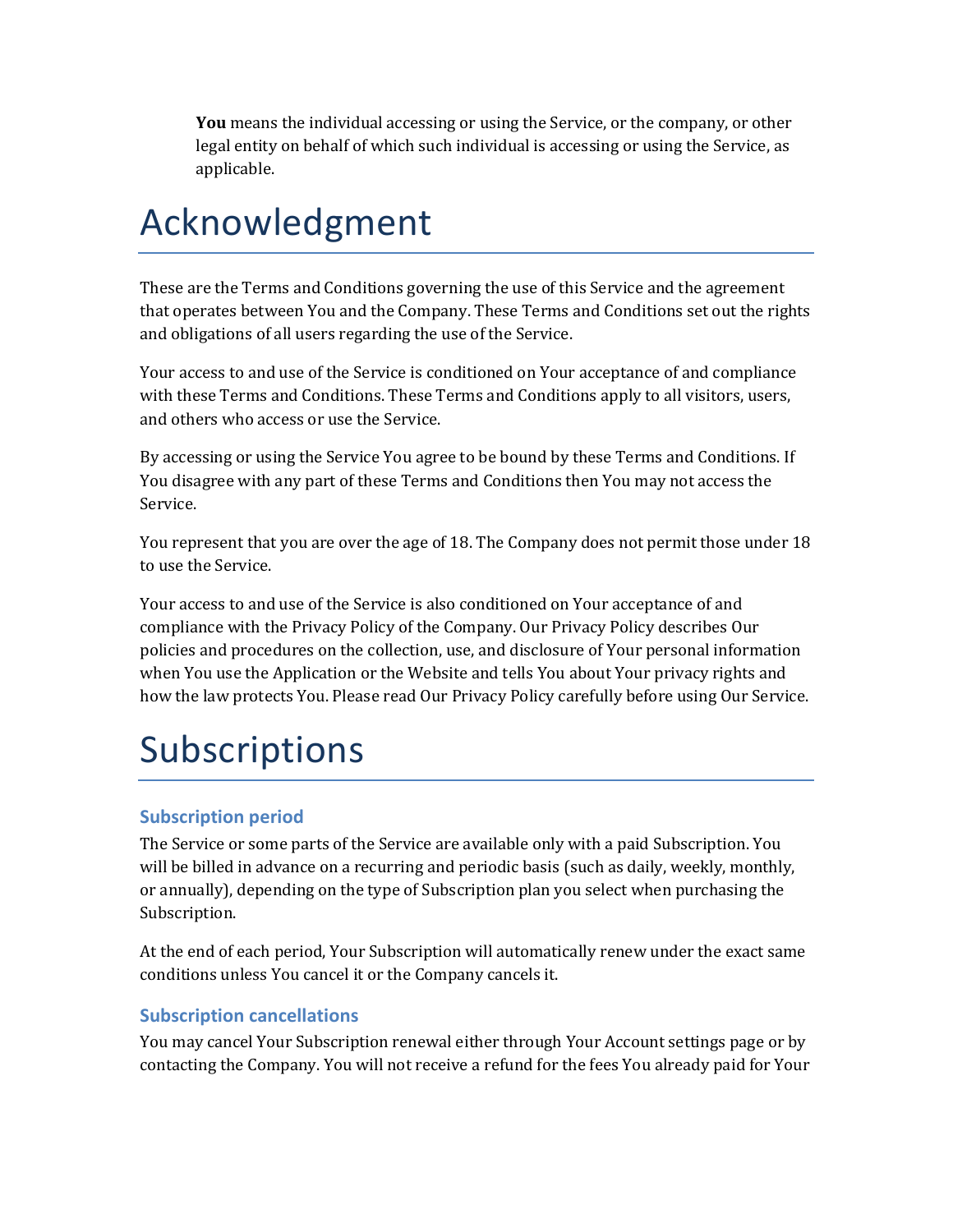current Subscription period and You will be able to access the Service until the end of Your current Subscription period.

#### **Billing**

You shall provide the Company with accurate and complete billing information including full name, address, state, zip code, telephone number, and a valid payment method information.

Should automatic billing fail to occur for any reason, the Company will issue an electronic invoice indicating that you must proceed manually, within a certain deadline date, with the full payment corresponding to the billing period as indicated on the invoice.

#### **Fee Changes**

The Company, in its sole discretion and at any time, may modify the Subscription fees. Any Subscription fee change will become effective at the end of the then-current Subscription period.

The Company will provide You with reasonable prior notice of any change in Subscription fees to give You an opportunity to terminate Your Subscription before such change becomes effective.

Your continued use of the Service after the Subscription fee change comes into effect constitutes Your agreement to pay the modified Subscription fee amount.

#### **Refunds**

Except when required by law, paid Subscription fees are non-refundable.

Certain refund requests for Subscriptions may be considered by the Company on a case-bycase basis and granted at the sole discretion of the Company.

#### **Free Trial**

The Company may, at its sole discretion, offer a Subscription with a Free Trial for a limited period of time.

You may be required to enter Your billing information in order to sign up for the Free Trial.

If You do enter Your billing information when signing up for a Free Trial, You will not be charged by the Company until the Free Trial has expired. On the last day of the Free Trial period, unless You cancel Your Subscription, You will be automatically charged the applicable Subscription fees for the type of Subscription You have selected.

At any time and without notice, the Company reserves the right to (i) modify the terms and conditions of the Free Trial offer, or (ii) cancel such Free Trial offer.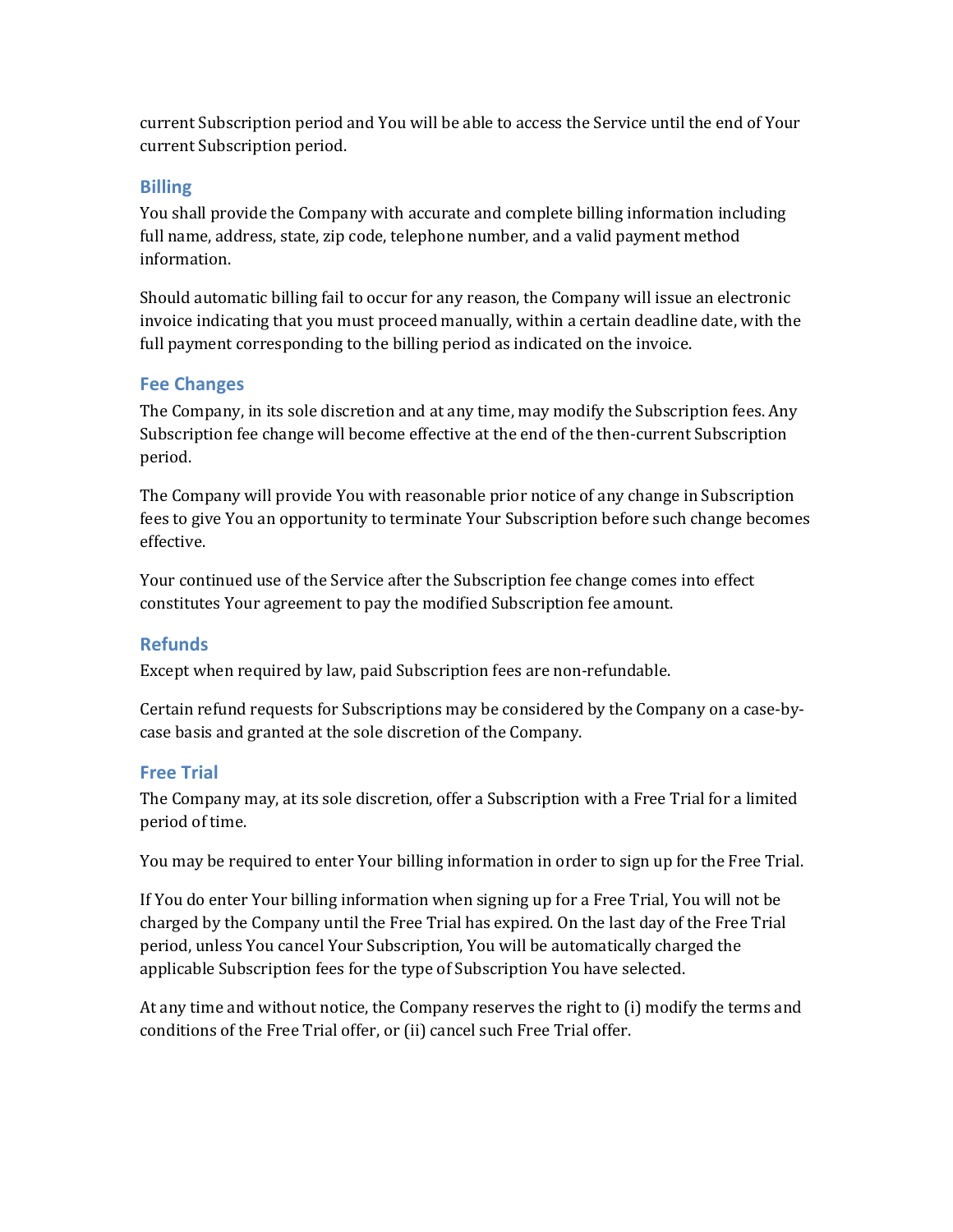### Intellectual Property

The Service and its original content (excluding Content provided by You or other users), features, and functionality are and will remain the exclusive property of the Company and its licensors.

The Service is protected by copyright, trademark, and other laws of both the Country and foreign countries.

Our trademarks and trade dress may not be used in connection with any product or service without the prior written consent of the Company.

## Your Feedback to Us

You assign all rights, title, and interest in any Feedback You provide the Company. If for any reason such assignment is ineffective, You agree to grant the Company a non-exclusive, perpetual, irrevocable, royalty-free, worldwide right and license to use, reproduce, disclose, sub-license, distribute, modify and exploit such Feedback without restriction.

## Links to Other Websites

Our Service may contain links to third-party websites or services that are not owned or controlled by the Company.

The Company has no control over and assumes no responsibility for, the content, privacy policies, or practices of any third-party websites or services. You further acknowledge and agree that the Company shall not be responsible or liable, directly or indirectly, for any damage or loss caused or alleged to be caused by or in connection with the use of or reliance on any such content, goods, or services available on or through any such web sites or services.

We strongly advise You to read the terms and conditions and privacy policies of any thirdparty websites or services that You visit.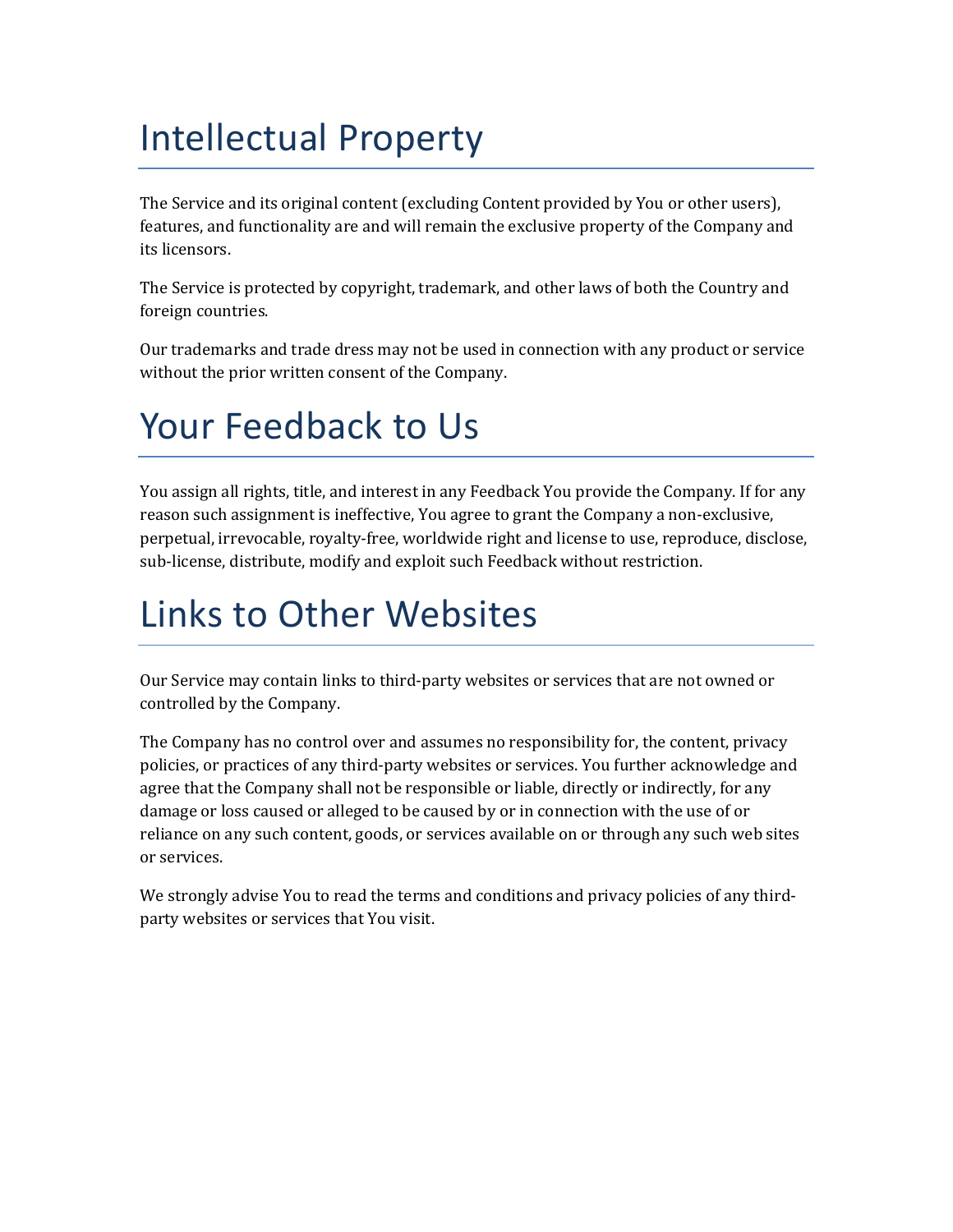### **Termination**

We may terminate or suspend Your access immediately, without prior notice or liability, for any reason whatsoever, including without limitation if You breach these Terms and Conditions.

Upon termination, Your right to use the Service will cease immediately.

## Limitation of Liability

Notwithstanding any damages that You might incur, the entire liability of the Company and any of its suppliers under any provision of this Terms and Your exclusive remedy for all of the foregoing shall be limited to the amount actually paid by You through the Service or 100 USD if You haven't purchased anything through the Service.

To the maximum extent permitted by applicable law, in no event shall the Company or its suppliers be liable for any special, incidental, indirect, or consequential damages whatsoever (including, but not limited to, damages for loss of profits, loss of data or other information, for business interruption, for personal injury, loss of privacy arising out of or in any way related to the use of or inability to use the Service, third-party software and/or third-party hardware used with the Service, or otherwise in connection with any provision of this Terms), even if the Company or any supplier has been advised of the possibility of such damages and even if the remedy fails of its essential purpose.

Some states do not allow the exclusion of implied warranties or limitation of liability for incidental or consequential damages, which means that some of the above limitations may not apply. In these states, each party's liability will be limited to the greatest extent permitted by law.

## "AS IS" and "AS AVAILABLE" Disclaimer

The Service is provided to You "AS IS" and "AS AVAILABLE" and with all faults and defects without warranty of any kind. To the maximum extent permitted under applicable law, the Company, on its own behalf and on behalf of its Affiliates and its and their respective licensors and service providers, expressly disclaims all warranties, whether express, implied, statutory, or otherwise, with respect to the Service, including all implied warranties of merchantability, fitness for a particular purpose, title and non-infringement, and warranties that may arise out of course of dealing, course of performance, usage or trade practice. Without limitation to the foregoing, the Company provides no warranty or undertaking, and makes no representation of any kind that the Service will meet Your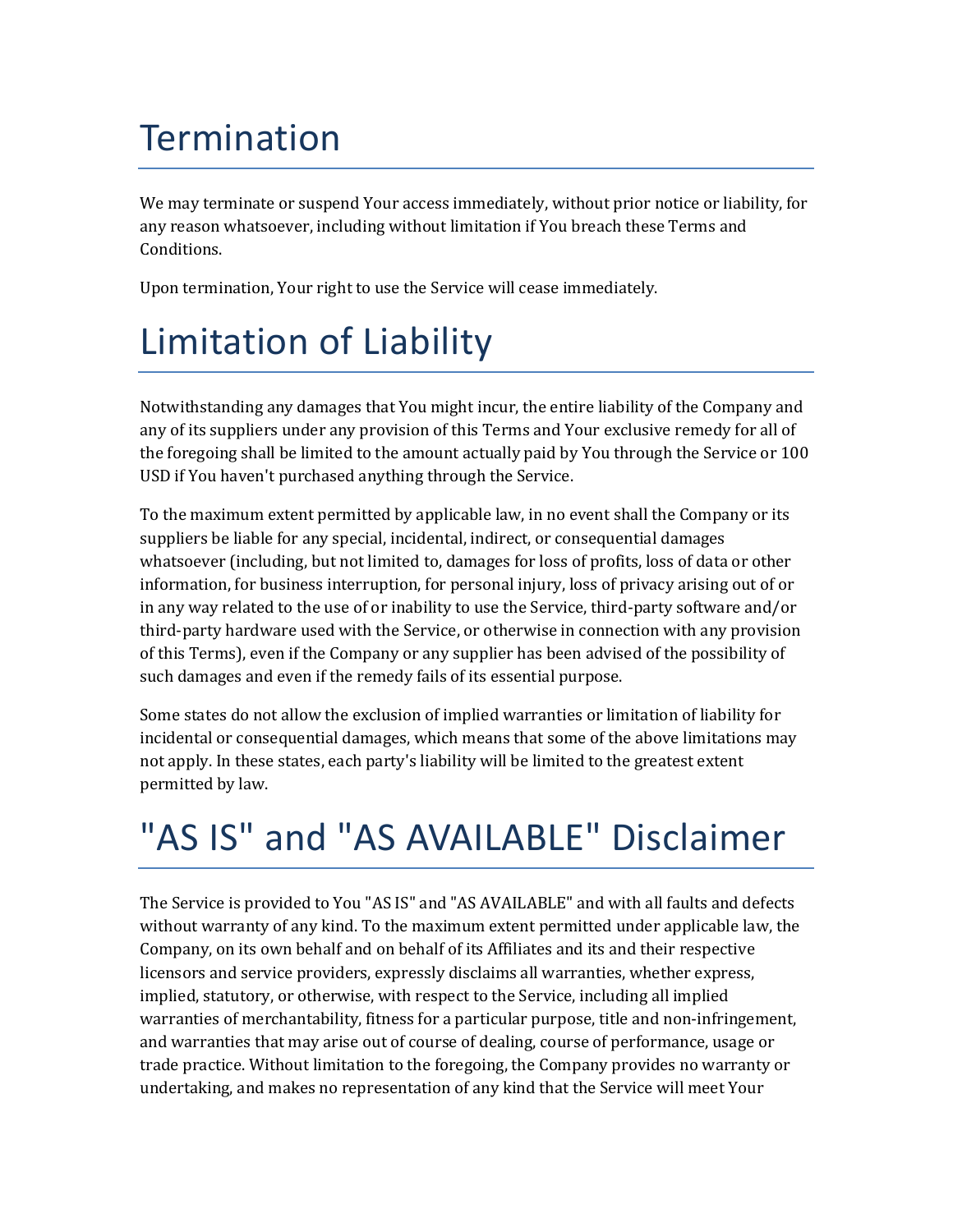requirements, achieve any intended results, be compatible or work with any other software, applications, systems, or services, operate without interruption, meet any performance or reliability standards or be error free or that any errors or defects can or will be corrected.

Without limiting the foregoing, neither the Company nor any of the company's provider makes any representation or warranty of any kind, express or implied: (i) as to the operation or availability of the Service, or the information, content, and materials or products included thereon; (ii) that the Service will be uninterrupted or error-free; (iii) as to the accuracy, reliability, or currency of any information or content provided through the Service; or (iv) that the Service, its servers, the content, or e-mails sent from or on behalf of the Company are free of viruses, scripts, trojan horses, worms, malware, timebombs or other harmful components.

Some jurisdictions do not allow the exclusion of certain types of warranties or limitations on applicable statutory rights of a consumer, so some or all of the above exclusions and limitations may not apply to You. But in such a case the exclusions and limitations set forth in this section shall be applied to the greatest extent enforceable under applicable law.

### Governing Law

The laws of the Country, excluding its conflicts of law rules, shall govern this Terms and Your use of the Service. Your use of the Application may also be subject to other local, state, national, or international laws.

## Disputes Resolution

If You have any concerns or disputes about the Service, You agree to first try to resolve the dispute informally by contacting the Company.

# For European Union (EU) Users

If You are a European Union consumer, you will benefit from any mandatory provisions of the law of the country in which you are resident.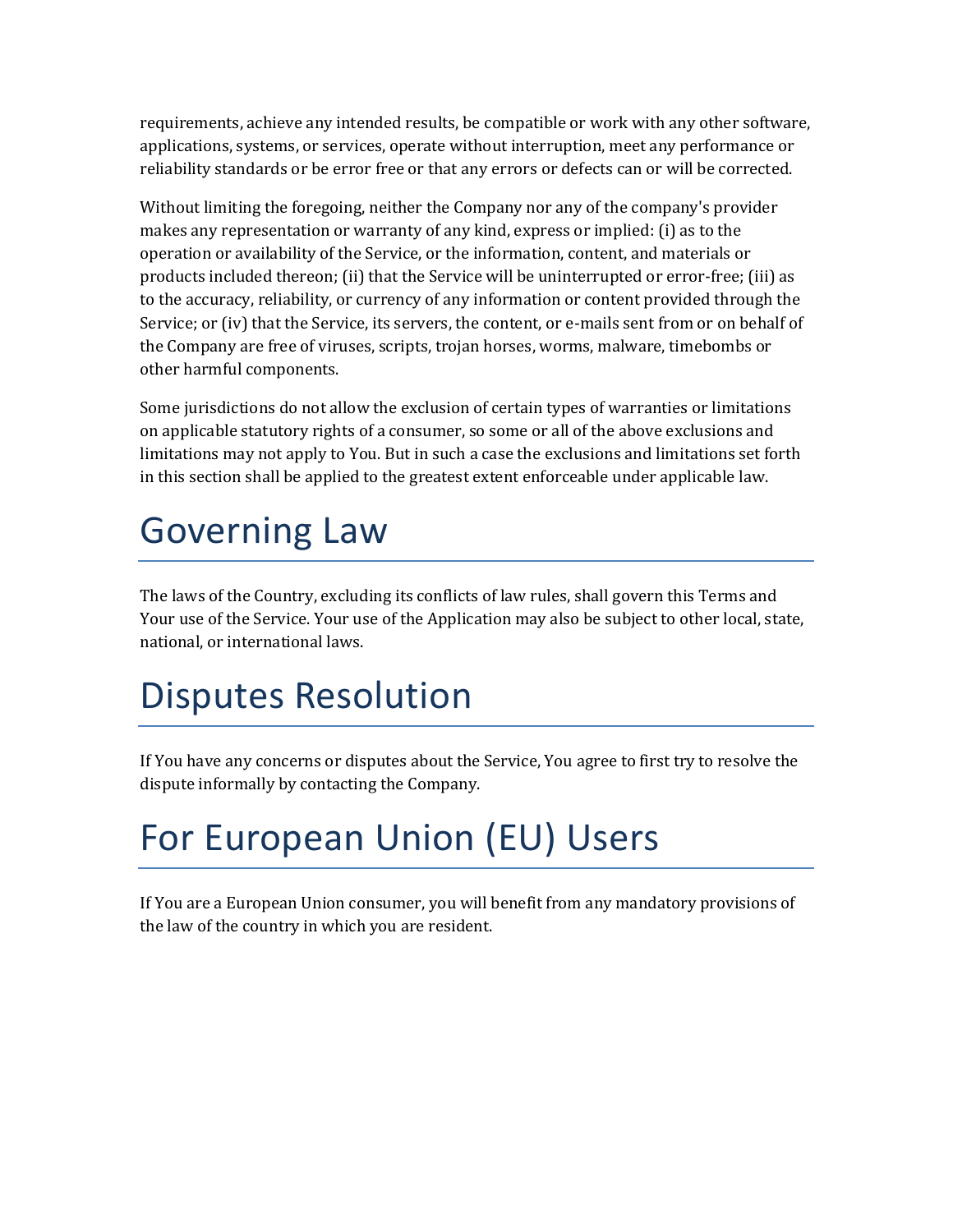# United States Federal Government End Use Provisions

If You are a U.S. federal government end-user, our Service is a "Commercial Item" as that term is defined at 48 C.F.R. §2.101.

### United States Legal Compliance

You represent and warrant that (i) You are not located in a country that is subject to the United States government embargo, or that has been designated by the United States government as a "terrorist supporting" country, and (ii) You are not listed on any United States government list of prohibited or restricted parties.

### Severability and Waiver

#### **Severability**

If any provision of these Terms is held to be unenforceable or invalid, such provision will be changed and interpreted to accomplish the objectives of such provision to the greatest extent possible under applicable law and the remaining provisions will continue in full force and effect.

#### **Waiver**

Except as provided herein, the failure to exercise a right or to require performance of an obligation under these Terms shall not effect a party's ability to exercise such right or require such performance at any time thereafter nor shall the waiver of a breach constitute a waiver of any subsequent breach.

## Translation Interpretation

These Terms and Conditions may have been translated if We have made them available to You on our Service. You agree that the original English text shall prevail in the case of a dispute.